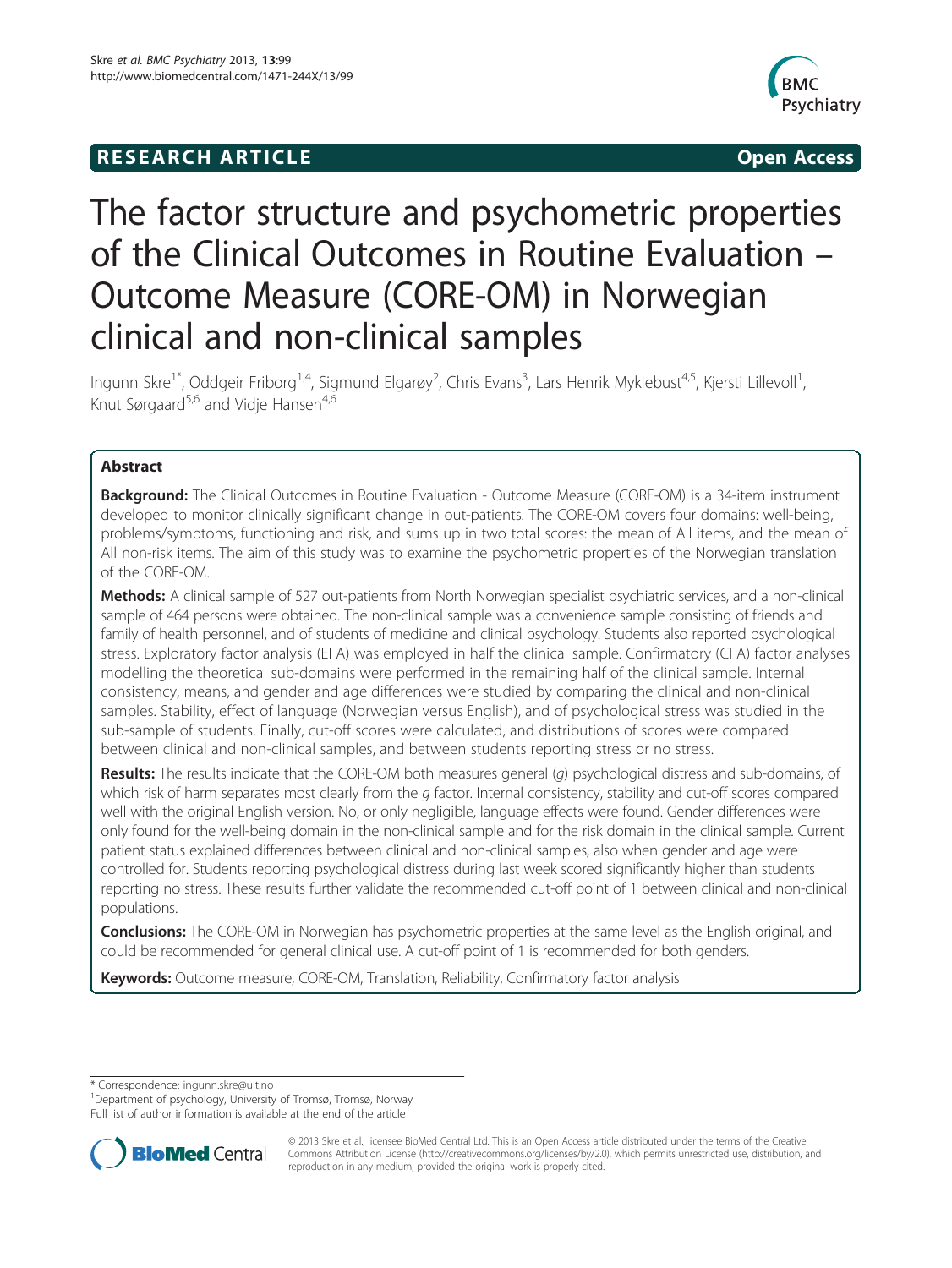# Background

Valid instruments for systematic routine outcome measurement may be key tools for preventing treatment failure in psychotherapy [[1,2\]](#page-12-0). The clinical value of outcomescores gained through translated instruments depends upon that both content and test-parameters are comparable to the original language version, that the scale scores are sensitive to change in subjective psychological stress, and finally, upon whether the tool separates a clinical sample from a non-clinical sample [\[3\]](#page-12-0).

The Clinical Outcomes in Routine Evaluation-Outcome measure (CORE-OM) was developed to track the status of patient mental health problems through the course of outpatient treatment [[4,5](#page-12-0)]. Items were carefully chosen according to their clinical significance and to their likeliness to change during recovery. The items cover four domains: well-being, problems/symptoms, functioning and risk. Well-being depicts the affective tone, and the quality of life of the patient. Problems/symptoms include the most common symptoms of anxiety and depression, aftermath of trauma, and physical correlates of psychological health. Functioning indicates functioning in daily life, in general, as well as in social and close relations. Risk covers self-harm and suicidal ideation, as well as threats of violence, and perpetrated violence against others. The first three domains correspond with the phase model for psychotherapy change [[6\]](#page-12-0), which entails progressive improvement, firstly by improved well-being, secondly by reduction in symptoms, and, finally, by enhancement of life functioning. The fourth domain, risk, was chosen to assist the clinician in monitoring the most adverse outcome, namely signs of risk of suicide, self-harm and violence in patients with mental health problems.

The three first CORE domains (well-being, problems and functioning), have been found to be highly correlated, while the risk domain shows more moderate correlations with the other domains [[7](#page-12-0)-[9\]](#page-12-0). Two studies of the factor structure of the original English CORE-OM have not confirmed the theoretical model of four independent domains [\[9](#page-12-0)[,10](#page-13-0)]. Lyne and colleagues [\[9](#page-12-0)] found evidence that the 34 items shared a  $g$  (general) factor of psychological distress, with residual wellbeing, problems, functioning, risk factors, and finally, separate factors for positively and negatively worded items. They did however find evidence that the risk items separated into "risk to self" and "risk to others", and together formed a separate factor, important for clinical flagging of risk of harm. They also looked for gender differences in factor structure, and found that although present, gender differences were of little clinical significance. Consequently, Lyne and colleagues [\[9](#page-12-0)] concluded with a recommendation for using CORE-OM as a two-scale instrument: one general scale measuring psychological distress, and containing all non-risk items, and one scale containing the risk items. In the same line, using principal component analyses (PCA) and Mokken scaling, Bedford and colleagues [[10\]](#page-13-0) demonstrated a two-factor structure of the CORE-OM, and argued for shortening the scale. The high internal consistency of the distress factor clearly indicated that the CORE-OM contained redundant items. Bedford and colleagues [[10\]](#page-13-0) raised the question whether the CORE not only measured the state during the last week, but also touched upon stable traits, in other words that the CORE also measured personality factors [[11\]](#page-13-0).

The Norwegian translation of CORE-OM was conducted in 2001, and was the first approved translation of the CORE-OM. At present approved translations of the CORE-OM exist in most European languages. Scientific validations have hitherto been published of the Italian [[12](#page-13-0)], the Swedish [[7\]](#page-12-0) and Japanese translations [[13](#page-13-0)]. The test-retest stability of the CORE-OM has been found acceptable in the Swedish [\[7](#page-12-0)], the English [[8\]](#page-12-0) and the Japanese [\[13](#page-13-0)] language versions. Convergent validity of the CORE-OM towards measures of anxiety and depression has also been found acceptable [\[7,8](#page-12-0)[,12,13](#page-13-0)]. Elfström and colleagues [\[7](#page-12-0)] also demonstrated through a language experiment, presenting alternate Swedish and English versions of the CORE-OM to a student sample, that language did not influence the scores, thereby further validating the content of the Swedish version.

Sensitivity to change in symptomatology and stress is important for an outcome measure. In the British validation of the CORE-OM, studying cut-off points for clinically significant change, Evans and colleagues [[8](#page-12-0)] found that females had higher or equal scores compared to men on all scales, except risk, for which men scored higher. The total score cut-off point was 1.2 for men and 1.3 for women. In a more recent study Connell and colleagues [\[14](#page-13-0)] argued for rounding the clinical cut-off score down to 1.0 for both sexes by demonstrating that this clinical cut-off separates between patients and nondistressed asymptomatic individuals from the general population. The Swedish validation [[7\]](#page-12-0) of CORE-OM also demonstrated that CORE is sensitive to change in a patient sample during out-patient treatment.

The aims of this paper were to study the psychometric properties of the Norwegian version of the CORE-OM:

- (i) by exploring and confirming the factor structure of the Norwegian CORE-OM;
- (ii)by exploring the internal consistency and test-retest stability;
- (iii)by studying the influence of current patient status, gender and age;
- (iv) by calculating cut-off points for clinical significant change;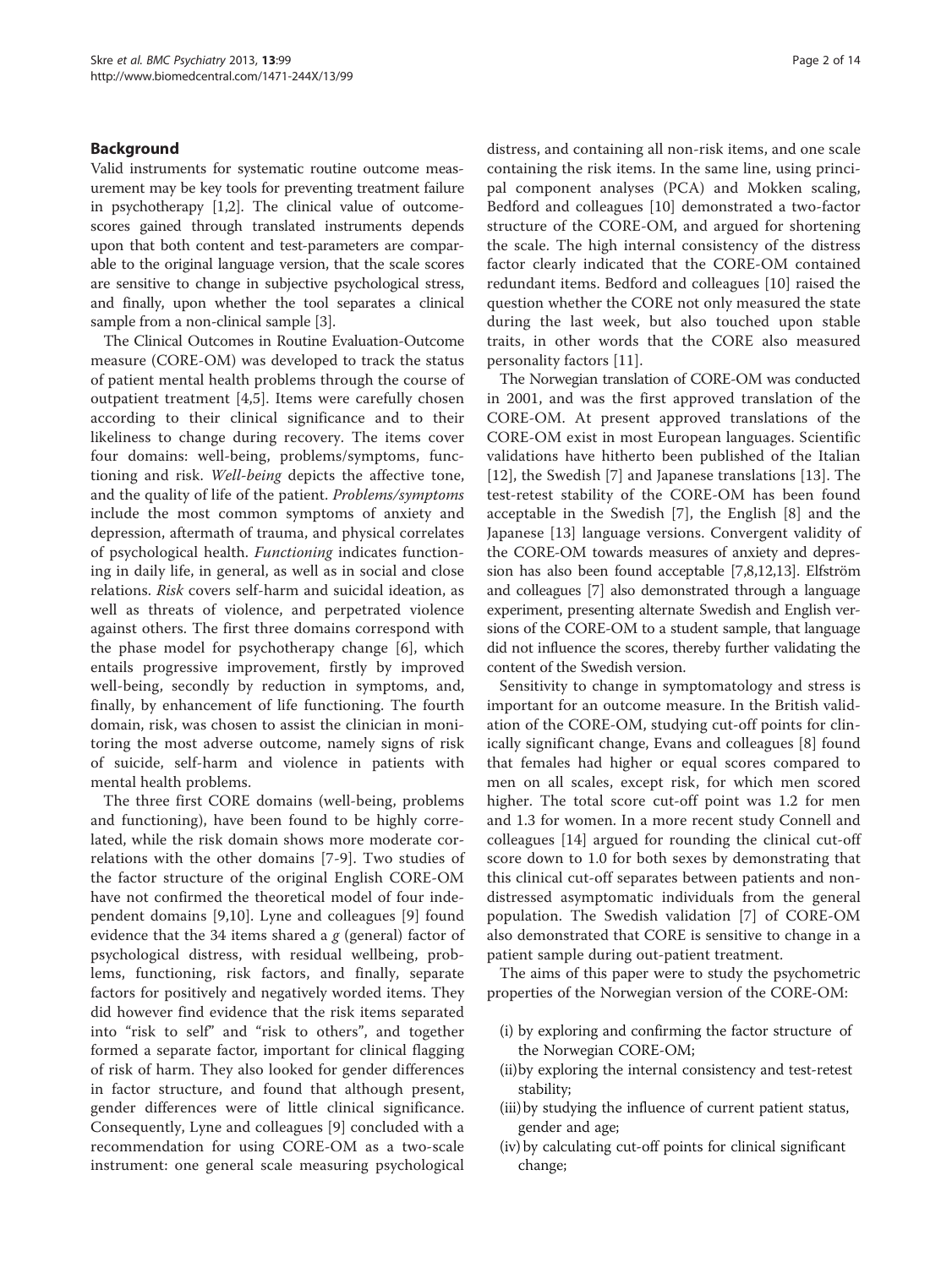- (v) by studying the influence of language;
- (vi) and, finally, by studying differences in CORE-OM scores according to subjects' report of recent psychological stress.

# Methods

#### Translation procedure

The translation into Norwegian was undertaken by Vidje Hansen (VH), an experienced psychiatrist and fluent in English. The Norwegian translation was then backtranslated to English by a professional translator, and the two English versions were compared and discussed between VH and Chris Evans (CE), who is an experienced psychiatrist and a natural-born Englishman, and one of the creators of the CORE-OM. The agreed-upon Norwegian version was then tested out in a non-clinical and a clinical sample. Some minor adjustments were done, based upon respondents comments on readability of the items.

# Samples

A clinical sample (N=527) was collected from public outpatient mental health services in the counties of Finnmark  $(n=331)$ , and the county of Nordland  $(n=186)$ , and from an out-patient university clinic at the Department of Psychology at the University of Tromsø (n=10). Altogether the clinical sample was constituted by 320 women and 207 men, with a mean age 37.4 (SD 12.6).

A non-clinical sample (N= 464) was collected from different sources: a convenience-sample recruited among family and friends of employees at out-patient mental health services in Finnmark county (n=182), a sample of medical students at the University of Tromsø (n=209), psychology students from the same university (n=61), and individuals attending a course aimed at passengers with fear of flying (n=12), altogether 333 women and 131 men. Mean age was 32.6 (SD 14.3).

A sub-sample of 81 medical and psychology students, fluent in both Norwegian and English language, participated in a "rotation experiment". These bi-lingual students were assigned to four groups. These groups completed the CORE-OM in Norwegian and English language version, in different sequences (i.e. Norwegian-English-English-Norwegian; English-Norwegian-English-Norwegian, etc.), four times with one-week interval. The same sub-sample was also used for the for the test-retest reliability calculations.

# Consent

All sub-samples were informed in writing, according to the regulations laid down by the Regional Committee for Medical and Health Research Ethics in Health Region North (REC North) for this specific project, and return of the CORE-OM form was accepted as consent to participate in the project. All subjects were above 18 years of age.

# **Ethics**

The study was performed in compliance with the Helsinki Declaration for research on humans, and was approved by the REC North (Reference number 82/2004).

# Assessment

# Demographic variables

Information collected about the participants was age and gender, and clinical versus non-clinical sample.

# CORE-OM scoring

The CORE-OM paper and pencil version was used. The 34 items cover and yield scale scores from the four domains; Well-being (four items), Function (12 items), Problems/symptoms (12 items) and Risk (6 items). The time frame covered is the last week. Item-scores have minimum value of 0 and maximum value 4. Eight items are positively termed, and have reversed scoring. The total score (All) is calculated from the mean of all 34 items, and an alternative total score (All minus Risk) from the 28 non-risk items. All scores are calculated by dividing the sum item score by the number of items answered and multiplying the result by ten. The higher the score, the more troubled the patient is. For the 12 item subscales, scale scores were calculated based on the mean of the answered items (pro-rating) if no more than three items are missing; while for the two shorter sub-scales, only one item was allowed missing [\[4](#page-12-0)].

# Measurement of psychological stress

The sub-sample of 81 students that participated in the test-retest reliability trial also answered a question meant to measure psychological stress, namely "Have you been exposed to any psychological stress last week?" Response categories were simply "Yes", or "No".

# Statistical analyses

#### Exploratory factor analysis (EFA)

The clinical sample was split in two parts using the first as an exploratory sample (Sample 1) and the second as a hold-out validation sample (Sample 2). A principal component analysis was conducted to extract principal components. As the CORE-OM is presumed to represent four domains, any range of one to four components was extracted. Promax rotation was chosen to allow for correlations among the component scores, which also made an analysis of second order factors possible. Component scores were saved using the regression method. The different EFA models were then compared in the validation sample using confirmatory factor analyses, and compared with the Four CORE domains model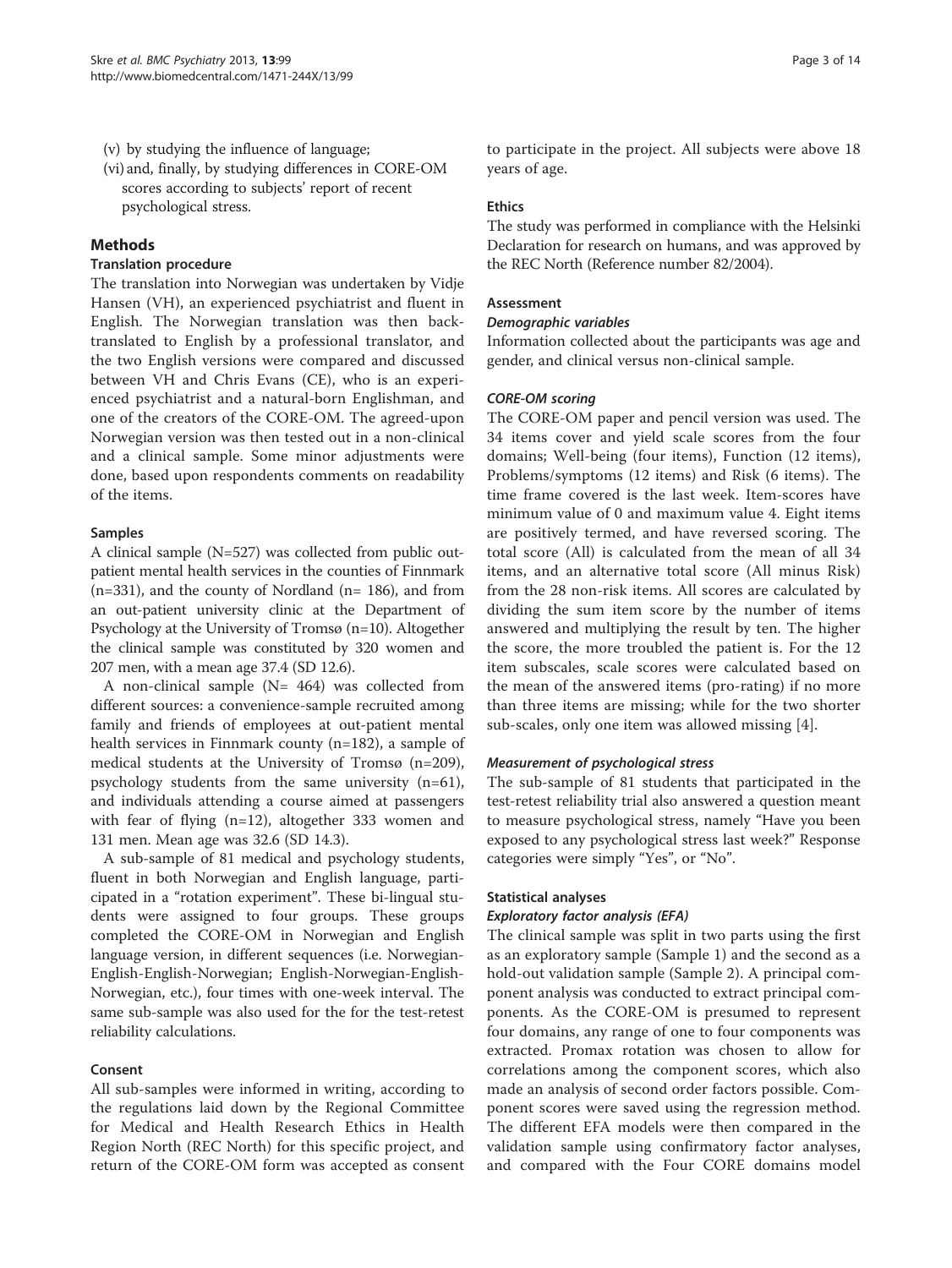proposed by Evans and colleagues [\[4](#page-12-0)], and a general  $(g)$ factor model as described below.

#### Confirmatory factor analyses (CFA)

Seventeen of the 34 CORE-OM item scores were significantly skewed (Z ranging from  $-3.6$  to 12.2;  $M = 1.7$ ). Twenty-six items also indicated a non-normal kurtosis (Z ranging from −8.7 to +8.1), and hence, considerable multivariate kurtosis was present (Mardia's = 48.8). As non-normal distributions bias estimation by narrowing the standard errors of the parameters, an asymptotic covariance matrix was estimated using PRELIS [[15\]](#page-13-0) and included as a weight matrix to adjust the error band. Polychoric correlations were calculated instead of Pearson correlations since ordinal scaling is a more realistic assumption than interval scaling in a four-point Likert scale. Robust maximum likelihood estimation was provided using Satorra-Bentler rescaled chi-square statistics (SB  $\chi^2$ ). A non-significant chi-square statistic imply a perfectly fitting model, but as models almost always are not an exact replica of reality, root mean square error of approximation (RMSEA), standardized root mean error (SRMR) and comparative fit indices (CFI) were evaluated in addition to the SB  $\chi^2$ . Following Hu and Bentler [[16\]](#page-13-0), and Marsh and colleagues [\[17](#page-13-0)], RMSEA below < 0.06, SRMR < 0.08 and CFI above > 0.95 indicate a reasonably good model approximation.

The non-nested factor models (the four EFA models and the Four CORE domains model) were compared by putting most weight on the SB chi-square statistics and on the Akaike's information criterion (AIC), which indicates the best combination of model fit and parsimony [[17\]](#page-13-0). AIC was calculated as follows:  $AIC = SBx^2 + 2p$  $(p =$  number of model parameters). The AIC hence penalizes more advanced models. A lower AIC indicates a better fit. The g-factor model represents a nested factor model as the CORE item variances are modelled as a product of three latent variance components: a general factor  $(g)$  explaining the variance across all items, one or several specific factors explaining covariance patterns between the CORE items (according to the EFA), and an error component. A similar factor modelling approach has previously been conducted for the CORE by Lyne and colleagues [[9\]](#page-12-0), which explicate the modelling strategy.

# Calculations of test parameters

Face validity of a questionnaire is best measured by acceptability, the percentage of items left unanswered. In the British validation [\[8](#page-12-0)] the overall omission rate was 1.7% of all items; while in the Swedish validation a mean omission rate of 0.44% was found.

SPSS version 18 was used for calculating basic statistics, differences between groups, linear regression modelling and test-retest reliability. For calculating a weighted average cut-off point, the formula of Jacobson and Truax [[18](#page-13-0)] was employed:

$$
\frac{M_{clin}SD_{norm} + M_{norm}SD_{clin}}{SD_{clin} + SD_{norm}}
$$

# Results

#### Acceptability

In the non-clinical sample 92% completed all 34 items. There were no single items that were uncompleted by more than 1.7% of the sample. Using pro-rating for persons with up to 3 items missing, 98.9% of the sample was usable for a sum-score. In the clinical sample, 83.1% completed all items, and no items were uncompleted by more than 3.6% of the sample (i.e. 97.5% usable).

#### Domain score correlations

Two separate Pearson's product moment correlation matrixes for the sums of scores on the four CORE domain sub-scales, one for the non-clinical and one for the clinical sample are presented in Table 1. Only the clinical sample was used for the principal components and confirmatory factor analyses.

#### Exploratory factor analyses (EFA)

Thirteen cases had to be removed due to more than 10% missing data. Remaining missing values were replaced by multiple imputations using the expected maximum function in PRELIS. According to Kaiser's criterion (eigenvalues > 1), seven principal components could be extracted. However, as the three last components (five to seven) contained few items (three or less), a model of four components represented the best combination of model fit ( $R^2$  = 51.7%, i.e. explained variance) and parsimoniousness (four components). The component loadings are presented in Table [2](#page-4-0). The psychological distress items loaded on the first principal component. Seven out of eight positively phrased items, most of them from the

Table 1 Inter-correlations (Pearson's r) between CORE sub-scales in non-clinical and clinical samples

|                      | <b>Functioning</b> | <b>Risk</b> | Well-being |
|----------------------|--------------------|-------------|------------|
| Non-clinical (n=460) |                    |             |            |
| Symptoms/Problems    | $0.66***$          | $0.37***$   | $0.68***$  |
| Functioning          |                    | $0.34***$   | $0.71***$  |
| <b>Risk</b>          |                    |             | $0.29***$  |
| Clinical $(n=519)$   |                    |             |            |
| Symptoms/Problems    | $0.72***$          | $0.63***$   | $0.74***$  |
| Functioning          |                    | $0.62***$   | $0.68***$  |
| <b>Risk</b>          |                    |             | $0.58***$  |
|                      |                    |             |            |

\*\* p<0.001.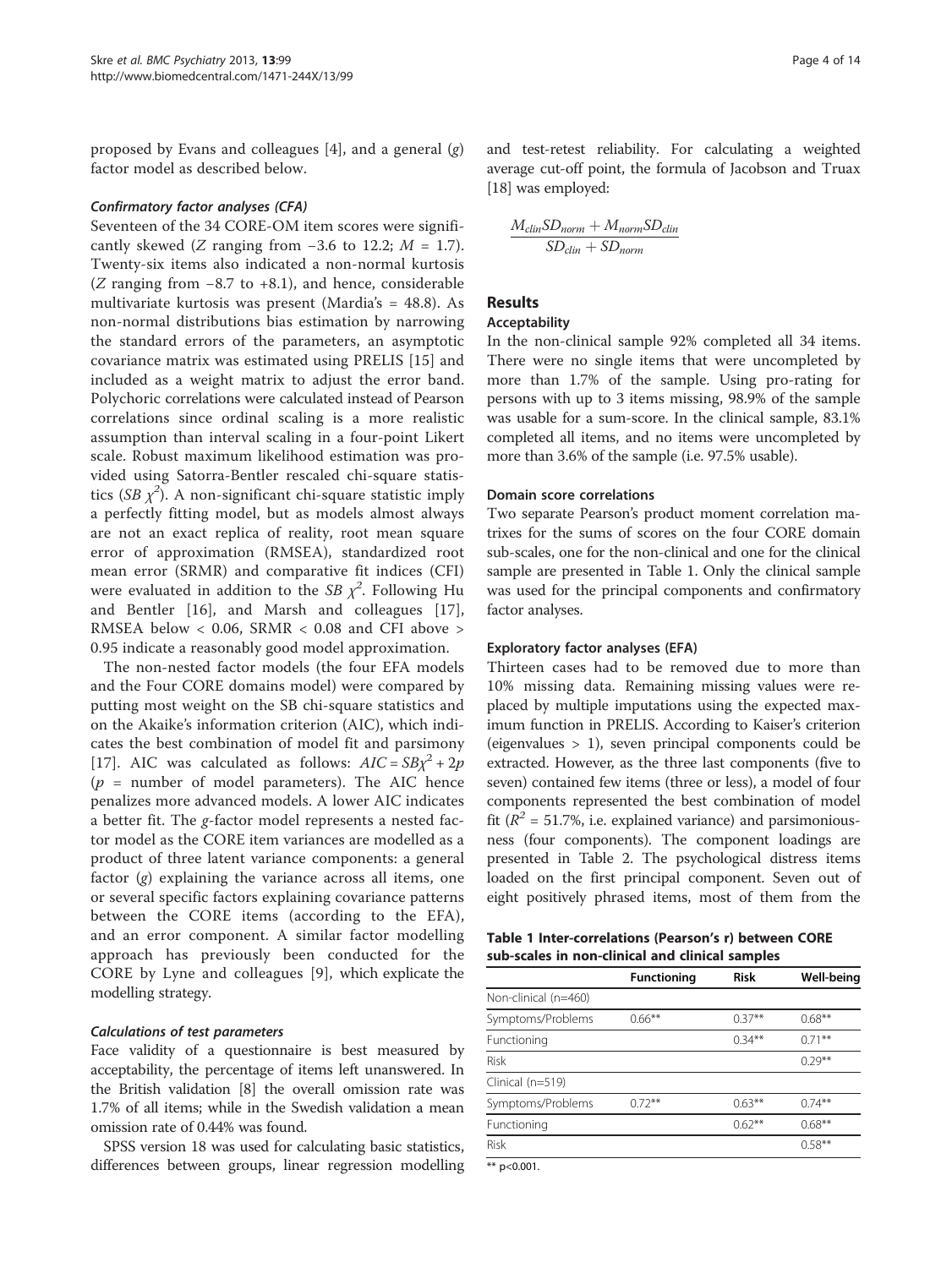#### <span id="page-4-0"></span>Table 2 Principal component analysis in clinical sample 1 ( $n = 257$ )

|                                                                              |       | <b>Principal components</b> |     |                |
|------------------------------------------------------------------------------|-------|-----------------------------|-----|----------------|
| CORE item $#$ (sub-scale) <sup>1</sup>                                       | 1     | 2                           |     | $\overline{4}$ |
| 5 (P) I have felt totally lacking in energy and enthusiasm                   | .84   |                             |     |                |
| 15 (P) I have felt panic or terror                                           | .70   |                             |     |                |
| 11 (P) Tension and anxiety have prevented me doing important things          | .67   |                             |     |                |
| 2 (P) I have felt tense, anxious or nervous                                  | .66   |                             |     |                |
| 8 (P) I have been troubled by aches, pains or other physical problems        | .65   |                             |     |                |
| 18 (P) I have had difficulty getting to sleep or staying asleep              | .63   |                             |     |                |
| 17 (W) I have felt overwhelmed by my problems                                | .62   |                             |     |                |
| 20 (P) My problems have been impossible to put to one side                   | .60   |                             |     |                |
| 10 (F) Talking to people has felt too much for me                            | .58   |                             |     |                |
| 23 (P) I have felt despairing or hopeless                                    | .58   | .35                         |     |                |
| 14 (W) I have felt like crying                                               | .54   |                             |     |                |
| 13 (P) I have been disturbed by unwanted thoughts or feelings                | .53   |                             |     |                |
| 21 (F) I have been able to do most things I needed to                        | .49   | .35                         |     |                |
| 19 (F) I have felt warmth and affection for someone                          | $-39$ | .79                         |     |                |
| 31 (W) I have felt optimistic about my future                                |       | .70                         |     |                |
| 9 (R) I have thought of hurting myself                                       |       | .64                         |     |                |
| 4 (W) I have felt OK about myself                                            |       | .63                         |     |                |
| 24 (R) I have thought it would be better if I were dead                      |       | .62                         |     |                |
| 12 (F) I have been happy with the things I have done                         |       | .61                         |     |                |
| 16 (R) I made plans to end my life                                           |       | .57                         |     | .31            |
| 3 (F) I have felt I have someone to turn to for support when needed          | $-33$ | .53                         | .32 |                |
| 32 (F) I have achieved the things I wanted to                                |       | .52                         |     |                |
| 27 (P) I have felt unhappy                                                   | .33   | .46                         |     |                |
| 7 (F) I have felt able to cope when things go wrong                          |       | .42                         |     |                |
| 1 (F) I have felt terribly alone and isolated                                |       | .39                         | .33 |                |
| 25 (F) I have felt criticised by other people                                |       |                             | .77 |                |
| 33 (F) I have felt humiliated or shamed by other people                      |       |                             | .74 |                |
| 30 (P) I have thought I am to blame for my problems and difficulties         |       | .36                         | .61 |                |
| 26 (F) I have thought I have no friends                                      |       |                             | .55 |                |
| 28 (P) Unwanted images or memories have been distressing me                  | .33   |                             | .54 |                |
| 6 (R) I have been physically violent to others                               |       |                             |     | .77            |
| 22 (R) I have threatened or intimidated another person                       |       |                             |     | .74            |
| 29 (F) I have been irritable when with other people                          | .35   |                             |     | .48            |
| 34 (R) I have hurt myself physically or taken dangerous risks with my health |       |                             |     | .46            |
| Eigenvalues                                                                  | 12.2  | 1.9                         | 1.8 | 1.7            |
| Explained variance (%)                                                       | 35.8  | 5.6                         | 5.4 | 4.9            |

Note. Total variance explained = 51.7 %. Component loadings < .30 are suppressed.

<sup>1</sup>Domain names: W = Subjective well-being, P = Problems/symptoms, F = Functioning, R= Risk.

Functioning domain, loaded on the second component. The items that loaded on the third component concerned dysfunctional relationships and self-blame. The fourth component included items concerning violence, threats and irritability towards others.

second component (eigenvalue = .89). However, as the second component had a high loading (0.99), and represented the three risk items of the fourth component, this component provided a conceptually distinct additional independent contribution.

Saving the component scores and subjecting those to a second EFA, thus representing an analysis of second order components, revealed strong support for one general component (eigenvalue = 2.19) and weaker support of a

#### Confirmatory factor analyses

In the validation sample, several factor models were compared against each other, and against the null model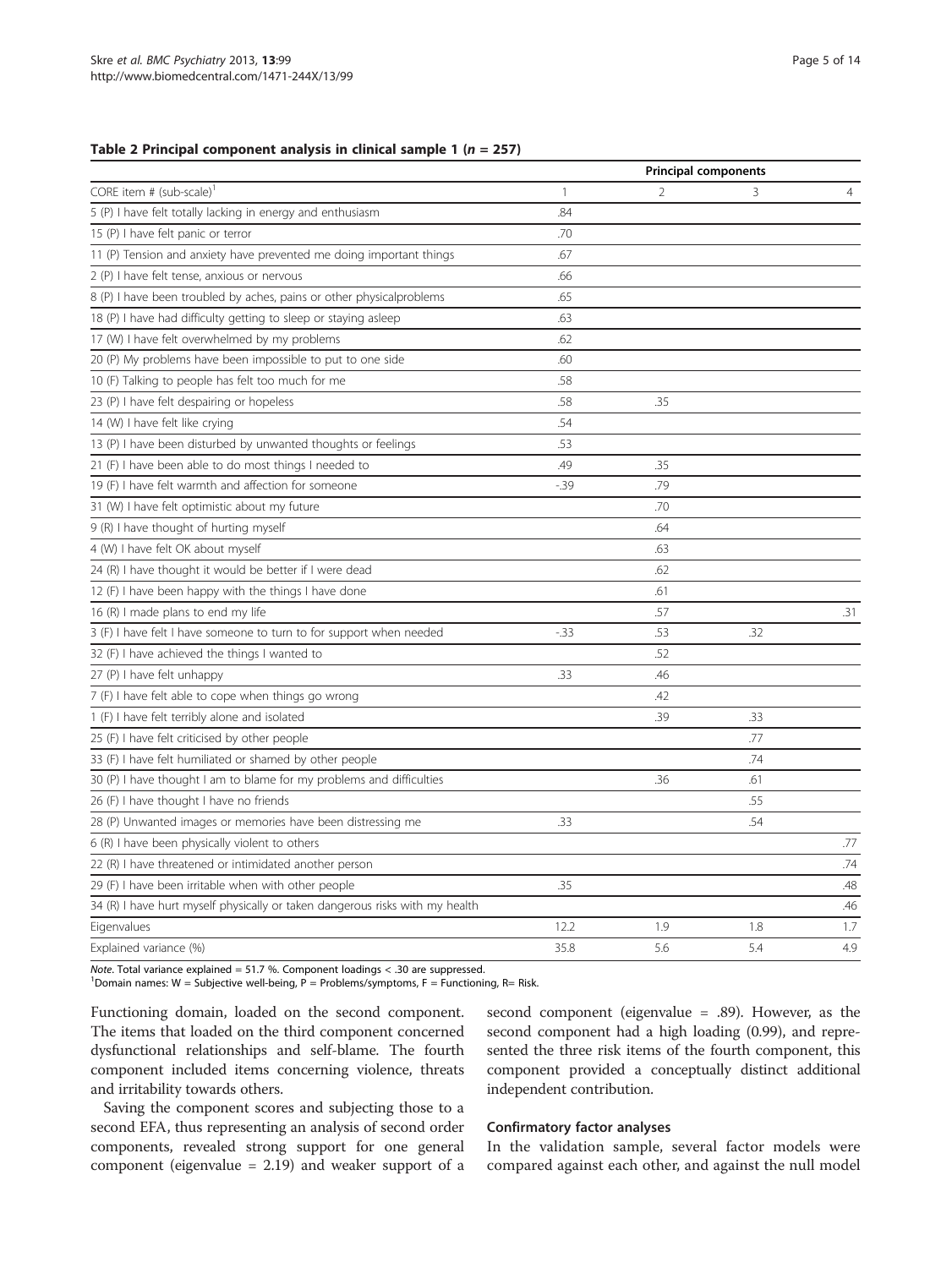<span id="page-5-0"></span>(no factor loadings estimated). Again, the four-factor solution based on the EFA (model 4) from Table [2](#page-4-0) received better support than the one, two or three component models (see Table 3). The model fit, according to the RMSEA index, was however not good (.0759). The Four CORE domains model as originally published by Evans (model 5) [[4\]](#page-12-0) was significantly poorer in absolute terms (worse  $SB$   $\chi^2$ ), but only slightly worse in terms of the RMSEA. However, specification of a general (g) factor (model 6) improved fit considerably both in absolute terms (considerable drop in chi-square and in AIC) and according to the RMSEA (.0605), now approaching a tenable model fit. By allowing factor side-loadings according to the original Four CORE domains model (model 7), model fit improved slightly more (RMSEA = .057). The comparative fit index (CFI) was also adequately high (.974). The loadings for the  $g$  and the specific factors of model 7 are presented in Table [4.](#page-6-0) This model is illustrated in Figure [1.](#page-7-0)

Finally, it was examined to what extent methodical aspects affected the item responses, similarly as Lyne and colleagues [\[9](#page-12-0)] examined. Two additional factors were specified, for the positively and negatively framed items, respectively. The loadings for each method factor were constrained equal under the assumption that a method effect should exert a relatively equal influence on all items, but also in order to maximize degrees of freedom given the medium sample size. Model fit did not improve significantly (*S-B*  $\chi^2$  = 5.27, *p* = .07). The changes in the RMSEA and the CFI indices were barely observable and the factor loadings were small, .08 for the positively and .12 for the negatively framed items, hence explaining about 1.2% of the variance. Control of response bias was thus of less concern and dropped from further interpretation.

#### Interpretation of factor loadings

The g factor (Table [4](#page-6-0) and Figure [1](#page-7-0)) is the most important dimension, as it explains most of the variance in the CORE items. For the items assessing the 'Problem/

Symptoms' factor, two-thirds of the variance was explained by the g, and one-third by its specific factor. Two-thirds of the variance in the items assessing functioning, was also explained by the g, while 14 and 17 percent were explained by the specific factors 'Functioning' and 'Well-being', respectively. For the 'Well-being' items, however, two-thirds was explained by g, and the remaining variance was partly explained by the specific 'Problems/ Symptoms' and 'Functioning' factors. Thus, it was not possible to validate the CORE subjective well-being domain. However, there seems to be a common pattern of low self-regard and interpersonal problems in the items from the Problems/Symptoms and Functioning domain that loads on the "well-being" factor.

About 62 percent of the variance in the risk items was explained by the  $g$  factor. However, three of the risk items, which are inherent in internalising problems, signalling self-harm and thoughts of suicide (e.g., thoughts of hurting myself, suicidal ideation, or making plans for suicide) were most strongly explained by  $g$ , while the three externalizing, or acting out, risk items (e.g., hurt myself physically or taken dangerous risks, being physically violent, and threatening against other people), were most strongly explained by the specific 'Risk' factor. This demonstrates that the classical suicidal and self-harm risk items are important indicators of general psychological distress, while the three acting out risk items should be assessed independently of the sum or  $g$  score. This interpretation is in line with the second order EFA above, which supported interpreting the fourth component (representing the same three risk items) as independent from the other component.

#### Internal consistency

The internal consistency of the CORE-OM is presented in Table [5.](#page-8-0) For both total scores and separate domains consistency was generally high. The lowest internal consistency was found for the risk domain in the nonclinical sample, while the  $\alpha$  of the risk domain was significantly higher in the clinical sample.

Table 3 Comparisons of factor models using Structural Equation Modelling (SEM) in clinical sample 2 ( $n = 257$ )

| Model                                  | df  |         | $SB \chi^2$ | AIC     | <b>RMSEA</b> | CFI  |
|----------------------------------------|-----|---------|-------------|---------|--------------|------|
| 0: Null model                          | 561 | 15610.0 | 15010.0     | 15077.9 | .3172        | .040 |
| 1: One factor                          | 527 | 2374.8  | 1778.4      | 1914.4  | .0963        | .917 |
| 2: Two factors                         | 526 | 1963.7  | 1457.4      | 1595.4  | .0831        | .938 |
| 3: Three factors                       | 524 | 1890.2  | 1360.8      | 1502.8  | .0790        | .944 |
| 4: Four factors                        | 521 | 1784.7  | 1289.2      | 1437.2  | .0759        | .949 |
| 5: Four CORE domains                   | 521 | 1854.7  | 1367.5      | 1515.5  | .0797        | .944 |
| 6: Four factors $+q$                   | 493 | 1347.4  | 953.3       | 1157.3  | .0605        | .969 |
| 7: Four factors +q+ Four CORE domains' | 477 | 1235.1  | 876.4       | 1112.4  | .0572        | .974 |

Notes. Factor scores were allowed to correlate in models 1–5. In model 6 factor scores are specified as independent, due to the general factor explaining factor covariance. <sup>1</sup> Same model as in Table [4](#page-6-0) and Figure [1](#page-7-0).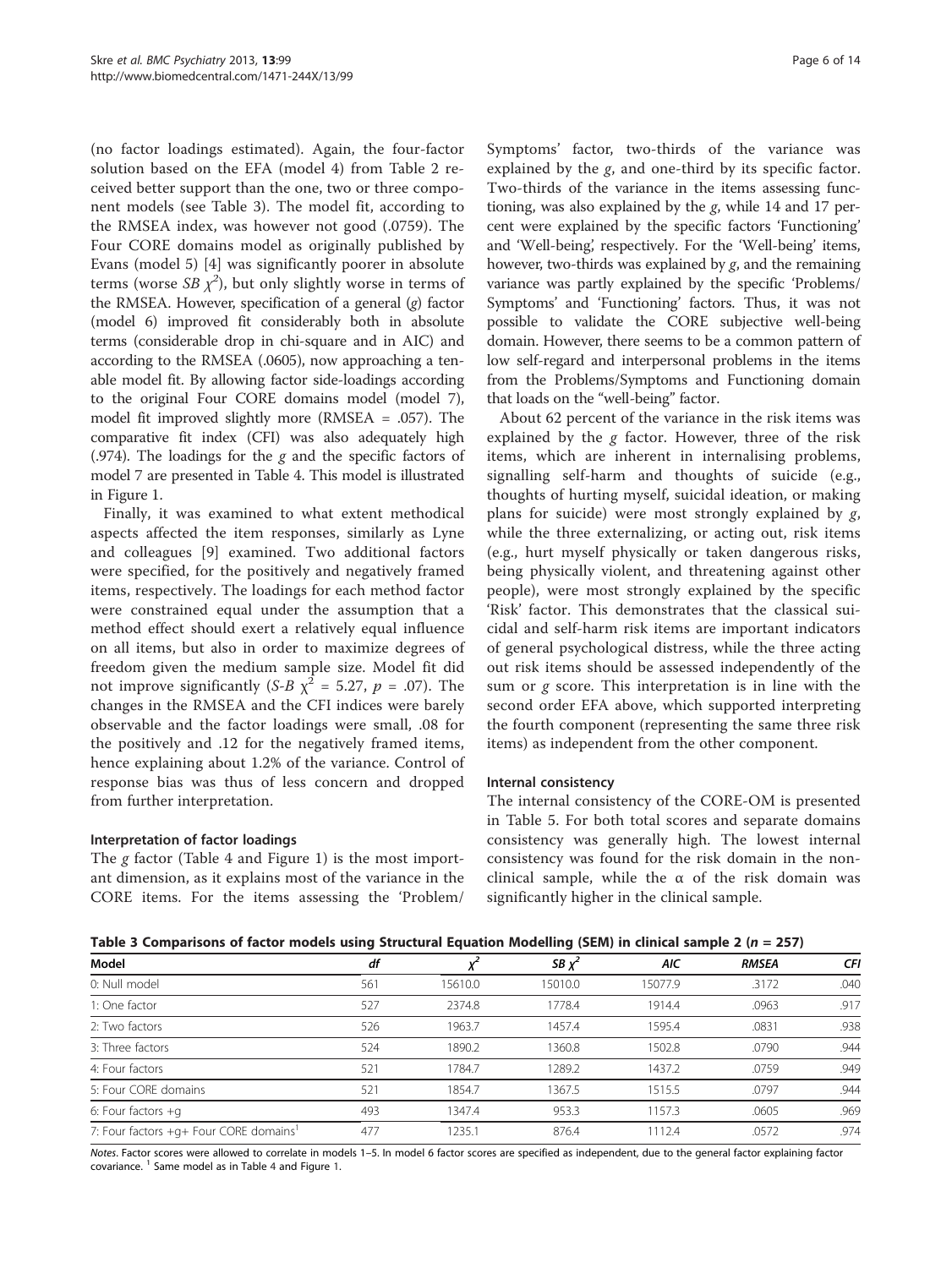|                                                                              | <b>Common factors</b> |          |         |       |     |  |  |
|------------------------------------------------------------------------------|-----------------------|----------|---------|-------|-----|--|--|
| <b>CORE</b> items                                                            | P <sup>1</sup>        | F        | W       | R     | g   |  |  |
| 2 (P) I have felt tense, anxious or nervous                                  | .50                   |          |         |       | .58 |  |  |
| 5 (P) I have felt totally lacking in energy and enthusiasm                   | .47                   |          |         |       | .43 |  |  |
| 8 (P) I have been troubled by aches, pains or other physical problems        | .35                   |          |         |       | .2C |  |  |
| 11 (P) Tension and anxiety have prevented me doing important things          | .41                   |          |         |       | .5C |  |  |
| 13 (P) I have been disturbed by unwanted thoughts or feelings                | .28                   |          |         |       | .58 |  |  |
| 15 (P) I have felt panic or terror                                           | .52                   |          |         |       | .41 |  |  |
| 18 (P) I have had difficulty getting to sleep or staying asleep              | .22                   |          |         |       | .39 |  |  |
| 20 (P) My problems have been impossible to put to one side                   | .38                   |          |         |       | .36 |  |  |
| 23 (P) I have felt despairing or hopeless                                    | .25                   |          |         |       | .74 |  |  |
| 27 (P) I have felt unhappy                                                   | .26                   | $(-.03)$ |         |       | .75 |  |  |
| 28 (P) Unwanted images or memories have been distressing me                  | .20                   |          | (.17)   |       | .49 |  |  |
| 30 (P) I have thought I am to blame for my problems and difficulties         | .01                   |          | (.24)   |       | .5C |  |  |
| $R^2$                                                                        | .12                   | .00      | .01     | .00   | .27 |  |  |
| 1 (F) I have felt terribly alone and isolated                                |                       | .13      |         |       | .47 |  |  |
| 3 (F) I have felt I have someone to turn to for support when needed          |                       | .19      |         |       | .37 |  |  |
| 7 (F) I have felt able to cope when things go wrong                          |                       | .26      |         |       | .69 |  |  |
| 10 (F) Talking to people has felt too much for me                            | (.40)                 | .21      |         |       | .39 |  |  |
| 12 (F) I have been happy with the things I have done                         |                       | .39      |         |       | .69 |  |  |
| 19 (F) I have felt warmth and affection for someone                          |                       | .14      |         |       | .31 |  |  |
| 21 (F) I have been able to do most things I needed to                        | (.08)                 | .20      |         |       | .49 |  |  |
| 25 (F) I have felt criticized by other people                                |                       | .19      | (.60)   |       | .4C |  |  |
| 26 (F) I have thought I have no friends                                      |                       | .13      | (.39)   |       | .43 |  |  |
| 29 (F) I have been irritable when with other people                          |                       | .31      |         | (.35) | .18 |  |  |
| 32 (F) I have achieved the things I wanted to                                |                       | .19      |         |       | .63 |  |  |
| 33 (F) I have felt humiliated or shamed by other people                      |                       | .14      | (.50)   |       | .4C |  |  |
| $R^2$                                                                        | .01                   | .05      | .06     | .01   | .23 |  |  |
| 4 (W) I have felt OK about myself                                            |                       | (45)     | $-11$   |       | .64 |  |  |
| 14 (W) I have felt like crying                                               | (21)                  |          | $-.01$  |       | .48 |  |  |
| 17 (W) I have felt overwhelmed by my problems                                | (.51)                 |          | $-0.04$ |       | .60 |  |  |
| 31 (W) I have felt optimistic about my future                                |                       | (.16)    | $-19$   |       | .59 |  |  |
| $R^2$                                                                        | .08                   | .06      | .01     | .00   | .34 |  |  |
| 6 (R) I have been physically violent to others                               |                       |          |         | .69   | .36 |  |  |
| 9 (R) I have thought of hurting myself                                       |                       | $(-.31)$ |         | .06   | .82 |  |  |
| 16 (R) I made plans to end my life                                           |                       | $(-.39)$ |         | .08   | .81 |  |  |
| 22 (R) I have threatened or intimidated another person                       |                       |          |         | .76   | .32 |  |  |
| 24 (R) I have thought it would be better if I were dead                      |                       | $(-.19)$ |         | .05   | .85 |  |  |
| 34 (R) I have hurt myself physically or taken dangerous risks with my health |                       |          |         | .49   | .59 |  |  |
| $R^2\!$                                                                      | .00                   | .05      | .00     | .22   | .44 |  |  |

# <span id="page-6-0"></span>Table 4 Results from a SEM analysis specifying a g factor and the four CORE domains in clinical sample 2 ( $n = 257$ )

Notes.  $R^2$  $R^2$  = Explained variance (%). Factor loadings in parentheses were estimated as specified by the principal component analysis (from Table 2).<br><sup>1</sup> Domain names: P = Symptoms/ Problems, W= Subjective well-being, F =

# Test-retest reliability, and effect of Norwegian versus English language versions

For test-retest reliability calculations, stability of the same language versions of the CORE (Norwegian-Norwegian), filled in one or two weeks apart by the 81 students

participating in the language experiment was used. In Table [6](#page-8-0), test-retest stability of domain and total scores for the Norwegian language version is shown. For all domains, except the risk domain, the stability was moderately high. Test-retest stability for the language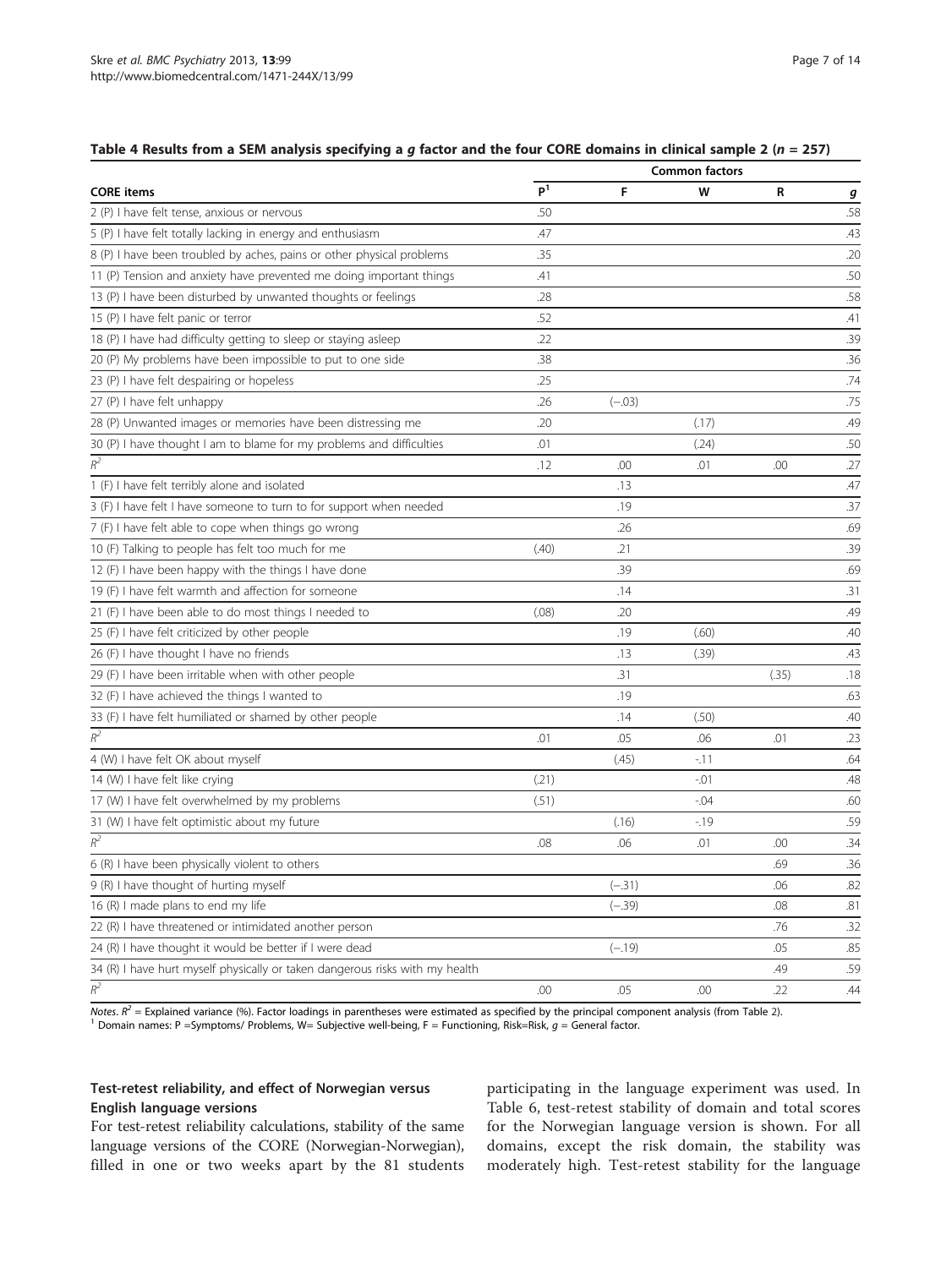<span id="page-7-0"></span>Skre *et al. BMC Psychiatry* 2013, **13**:99<br>http://www.biomedcentral.com/1471-244X/13/99



rotation experiment was also studied. By Pearson's r, test-retest reliability in the language rotation experiment ranged between 0.50 to 0.87 for the All items score of Norwegian version, and between 0.74 and 0.87 for the English version. In multiple regression analyses, with sex, age, language, and psychological stress as predictors, language was only a significant predictor of total CORE score at the fourth filling-in ( $\beta$ =0.27, p=0.01). On all other occasions, the effect of language was nonsignificant.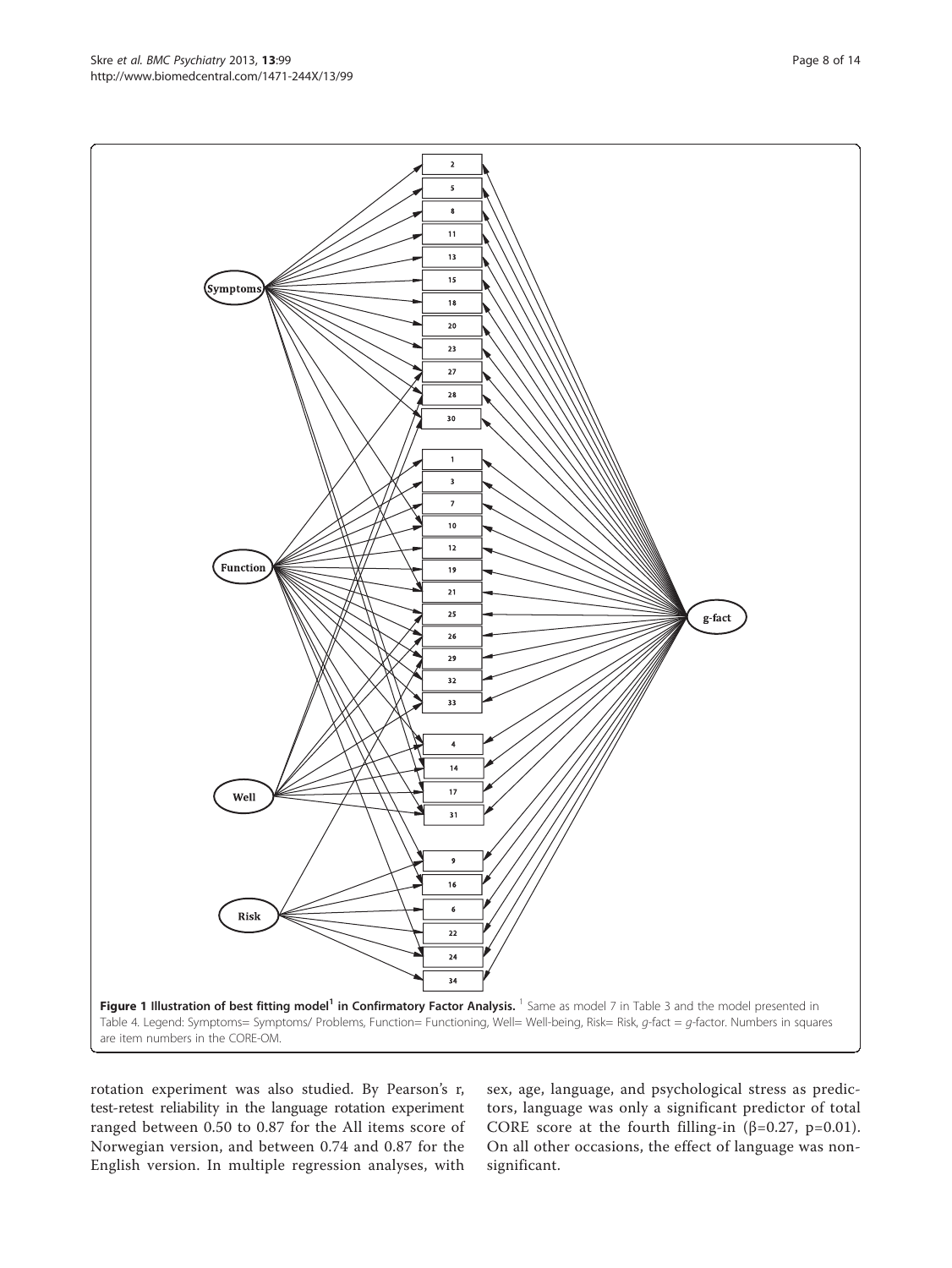| <b>Domain</b>                   | Non-clinical (n=473)    | Clinical (n=528)          |
|---------------------------------|-------------------------|---------------------------|
| Subjective well-being (4 items) | $0.74$ $(0.70 - 0.78)$  | $(0.66 - 0.74)$<br>0.70   |
| Symptoms / Problems (12 items)  | $(0.82 - 0.86)$<br>0.84 | $(0.85 - 0.88)$<br>0.87   |
| Functioning (12 items)          | $0.82$ $(0.80 - 0.85)$  | $(0.81 - 0.86)$<br>0.84   |
| Risk (6 items)                  | $0.68$ $(0.63-0.72)$ *  | $(0.78 - 0.83)^*$<br>0.81 |
| Non-risk items (28 items)       | $0.92$ $(0.91 - 0.93)$  | $(0.92 - 0.94)$<br>0.93   |
| All items (34 items)            | $0.92$ $(0.91 - 0.93)$  | $0.94$ $(0.93 - 0.95)$    |

<span id="page-8-0"></span>Table 5 Internal consistency, Chronbach's α (95% CI), for non-clinical and clinical samples

\*p<0.05 (significantly higher α in clinical sample).

#### Gender and age differences

Table [7](#page-9-0) shows the mean and standard deviations for the four domain-scores, for the non-risk items, and for the total (All items). With only two exceptions, there were no significant differences in mean-scores between the sexes, neither in the non-clinical nor in the clinical sample. In the non-clinical sample the mean score was significantly higher in women. The score for risk in the clinical sample was significantly higher in men.

All mean scores were significantly higher in the clinical than in the non-clinical sample.

To check whether differences between clinical and non-clinical samples were influenced by the differences in age and gender distribution in the two samples, stepwise linear regression modelling was performed. The results are presented in Table [8](#page-9-0).

The highest proportion of the variance for all CORE scores, both sub-domain and sum scores, was accounted for by current patient status (i.e. belonging to the Clinical sample). In addition to current patient status, younger age accounted for part of the variance in Functioning and Risk. Furthermore, being a woman predicted worse Well-being scores, and being a man predicted higher Risk scores. However the difference between the two samples was mainly accounted for by current patient status, while age and gender distribution had some, but negligible effects.

# Clinical Cut-off scores

The cut-off scores for clinical significant change are presented in Table [9](#page-10-0). Women had higher scores on wellbeing (i.e.: feeling less well). Otherwise cut-off scores were fairly equal for men and women.

#### The influence of psychological stress

To further study the validity of the cut-off scores for clinical significant change, the sub-sample of 81 students that participated in the four week language rotation experiment were each week asked "Have you been exposed to any psychological stress last week?". For all domains, in the first week of the experiment, the CORE-OM scores differed according to whether the subjects reported experiencing stress (Table [10](#page-10-0)). Those who experienced stress had a total CORE-OM score (All items) almost exactly on the clinical cut-off point.

The distributions of CORE-OM All items scores are illustrated in Figure [2](#page-10-0) showing the distributions of the Clinical and Non-clinical total samples, and of the students reporting psychological stress or not during the preceding week.

As the figure illustrates, the clinical sample has a wide distribution, covering the whole spectrum of COREscores, with the vast majority of cases well above 1.0. On the other hand, the non-clinical sample has a wide and somewhat skewed distribution, with a thin "arm" reaching well into the clinical population. However the vast majority of the non-clinical sample has CORE-scores well below 1.0. The student sample was separated by the "stress" item. Students reporting no stress were almost all well below clinical cut-off, while students reporting stress formed a bimodal distribution, the larger peaking close to CORE-score 1.0, while the smaller peak coincided

Table 6 Test-retest stability in non-clinical sample of 81 students

|                                                                   | Well-being  | <b>Symptoms/ Problems</b> | <b>Functioning</b> | <b>Risk</b> | Non-risk items | All items |
|-------------------------------------------------------------------|-------------|---------------------------|--------------------|-------------|----------------|-----------|
| Well-being                                                        | $0.63^{1*}$ |                           |                    |             |                |           |
| Symptoms/ Problems                                                |             | $0.69*$                   |                    |             |                |           |
| Functioning                                                       |             |                           | $0.70*$            |             |                |           |
| Risk                                                              |             |                           |                    | $0.35*$     |                |           |
| Non-risk items                                                    |             |                           |                    |             | $0.76*$        |           |
| All items                                                         |             |                           |                    |             |                | $0.76*$   |
| <sup>1</sup> Correlations between domain scores (Spearman's rho). |             |                           |                    |             |                |           |

\*p<0.01.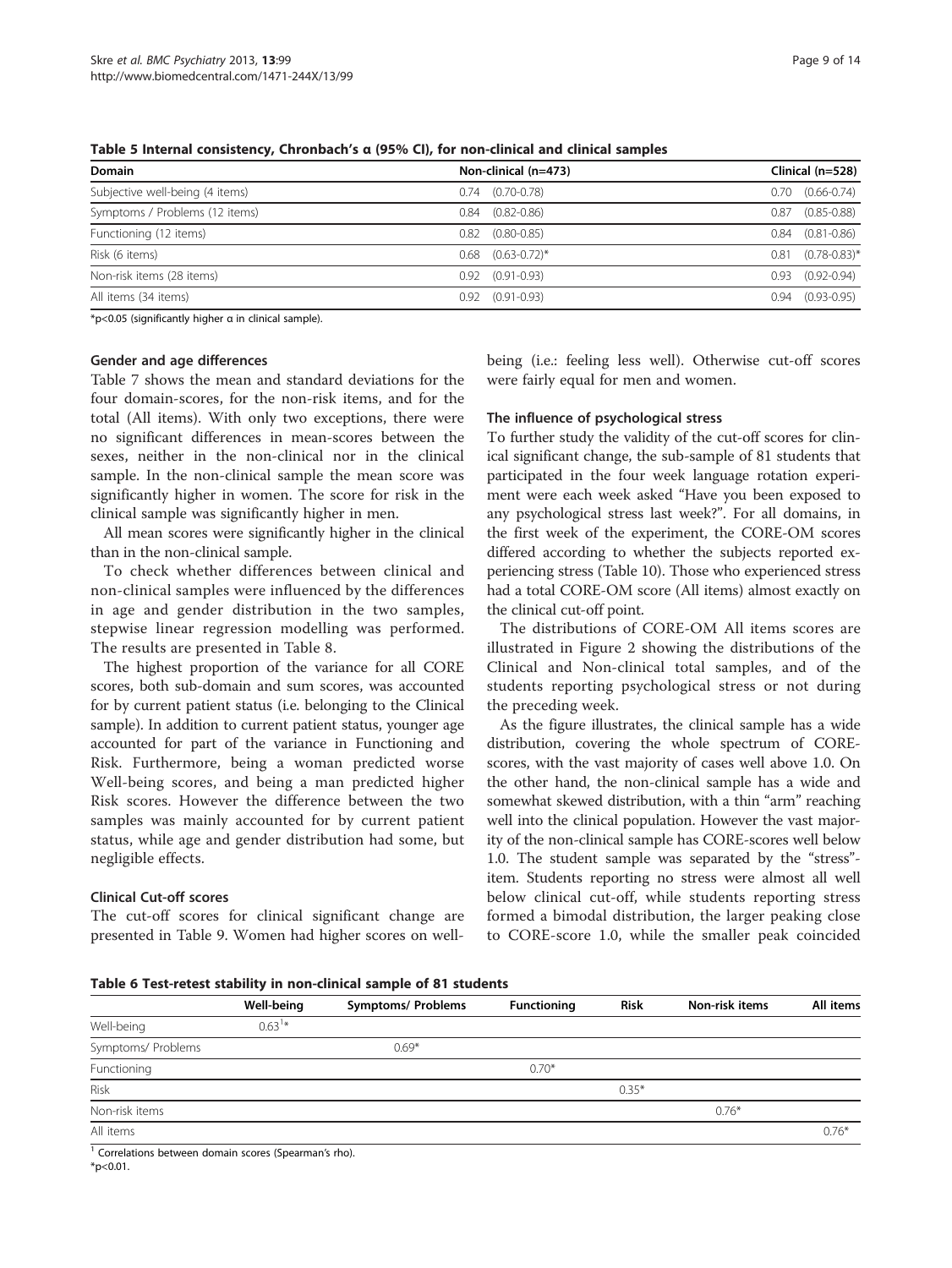| Page 10 of 14 |  |  |
|---------------|--|--|

| Domain      |      |           |      |           | Non-clinical   |                |              |      |           |      |           | Clinical             |                            |           |
|-------------|------|-----------|------|-----------|----------------|----------------|--------------|------|-----------|------|-----------|----------------------|----------------------------|-----------|
|             |      | Male      |      | Female    |                |                | <b>Total</b> |      | Male      |      | Female    |                      | <b>Total</b>               |           |
|             |      | $n = 130$ |      | $n = 330$ |                |                | $N = 440$    |      | $n = 206$ |      | $n = 313$ |                      | $n = 529$                  |           |
|             | M    | <b>SD</b> | M    | <b>SD</b> | 95 % $CI1$     | M <sup>2</sup> | <b>SD</b>    | М    | <b>SD</b> | M    | <b>SD</b> | 95 % Cl <sup>1</sup> | M <sup>2</sup>             | <b>SD</b> |
| Well-being  | 0.74 | 0.60      | 0.98 | 0.67      | $0.11 - 0.37$  | 0.92           | 0.66         | 2.16 | 0.79      | 2.29 | 0.79      | $-0.00 - 0.80$       | $2.25***$                  | 0.79      |
| Symptoms    | 0.76 | 0.54      | 0.85 | 0.57      | $-0.02 - 0.21$ | 0.83           | 0.56         | 2.25 | 0.79      | 2.25 | 0.75      | $-0.12 - 0.15$       | $***$<br>$2.26^{^{\circ}}$ | 0.77      |
| Functioning | 0.73 | 0.50      | 0.76 | 0.45      | $-0.07 - 0.12$ | 0.76           | 0.47         | .75  | 0.66      | 1.69 | 0.64      | $-0.18 - 0.06$       | $1.71***$                  | 0.65      |
| <b>Risk</b> | 0.09 | 0.23      | 0.06 | 0.19      | $-0.07 - 0.01$ | 0.07           | 0.20         | 0.76 | 0.81      | 0.52 | 0.63      | $-0.37 - 0.13$       | $0.62$ <sup>**</sup>       | 0.71      |
| Non-risk    | 0.74 | 0.48      | 0.83 | 0.49      | $-0.07 - 0.19$ | 0.81           | 0.49         | 2.03 | 0.68      | 2.01 | 0.64      | $-0.12 - 0.11$       | $2.03***$                  | 0.66      |
| All items   | 0.60 | 0.42      | 0.69 | 0.41      | $-0.03 - 0.16$ | 0.68           | 0.42         | .80  | 0.66      | 1.75 | 0.60      | $-0.16 - 0.06$       | $1.78***$                  | 0.63      |

<span id="page-9-0"></span>Table 7 Mean (M) and gender differences in scores for non-clinical and clinical sample

<sup>1</sup> 95% confidence interval for difference between male and female scores.

<sup>2</sup> Means in non-clinical and clinical samples compared by t-test, significance of differences reported in M column for clinical sample.

\* p<.001, \*\*p<.0001.

with the mode of the clinical sample. The Norwegian translation is presented alongside the English original CORE-OM in Table [11](#page-11-0). The items are ordered according to the originally proposed domains and sub-domains.

#### **Discussion**

The main finding of this study was that the CORE-OM in Norwegian translation can be seen as an instrument measuring a g factor of psychological distress and simultaneously confirming subordinated factors measuring problems, functioning and risk domains. The content of the original last theorized domain, well-being, could not be confirmed in our data. On the other hand, a domain concerning low self esteem and interpersonal problems emerged. Our findings also support simplifying the communication of CORE-scores into two: Psychological distress and Risk.

Furthermore we found that both the internal consistency and the test-retest stability of the CORE-OM were acceptable, and compared well with the original English normative data. We also found that language version

had no or only negligible influence on CORE-scores in a bilingual student sample. Finally, the clinical cut-off points in the Norwegian samples were fairly equal to the English norms. The proposed clinical cut-off point of 1.0 was further validated, by demonstrating that subjects reporting no psychological stress were separated from those reporting psychological stress. Thus, our findings did not support that CORE-OM fully measures the domains suggested by the phase model of psychotherapy [[4,6](#page-12-0)]. The original Four CORE domains model as proposed by Evans [[4\]](#page-12-0) received poor support, due to several items loading on other factors than theoretically intended. As can be seen from the results of the EFA (principal components analysis), and the confirmatory factor analyses, when controlling for the  $g$  factor, the originally proposed problem/symptom items that loaded on the problems/symptoms component related to anxiety and distress. Furthermore, the originally proposed functioning items that still retained some variance in a secondary *functioning* factor related to everyday coping and lack of positive affect. Interestingly, the original well-being domain was not confirmed in our data, and

|                                    |                         |       |                 |       |                    |       | Dependent variable in model |                   |          |       |           |       |
|------------------------------------|-------------------------|-------|-----------------|-------|--------------------|-------|-----------------------------|-------------------|----------|-------|-----------|-------|
| Independent variables <sup>3</sup> | Well-being <sup>1</sup> |       | <b>Symptoms</b> |       | <b>Functioning</b> |       | <b>Risk</b>                 |                   | Non-risk |       | All items |       |
|                                    | $\beta^2$               | p<    | β               | p<    | β                  | p<    | β                           | p                 | β        | p     | β         | р     |
| Gender                             | 0.08                    | .001  | 0.02            | n.s.  | $-0.02$            | n.S.  | $-0.14$                     | .0001             | 0.02     | n.s.  | 0.00      | n.s.  |
| (Male=0, female=1)                 |                         |       |                 |       |                    |       |                             |                   |          |       |           |       |
| Age                                | $-0.04$                 | n.s.  | 0.00            | n.s.  | $-0.06$            | .05   | $-0.11$                     | .0001             | $-0.30$  | n.s.  | $-0.04$   | n.s.  |
| Patient status                     | 0.69                    | .0001 | 0.73            | .0001 | 0.65               | .0001 | 0.46                        | .000 <sub>1</sub> | 0.73     | .0001 | 0.72      | .0001 |
| (Non-clinical=0, Clinical=1)       |                         |       |                 |       |                    |       |                             |                   |          |       |           |       |

Table 8 Stepwise linear regression analyses for CORE scores and domains, controlling for gender, age and clinical status

<sup>1</sup> Model fit statistics (ANOVA) with df=3 for all models: Well-being: F=279.1, p<.0001; Symptoms/ Problems: F=363.7, p<.0001; Functioning: F=232.3, p<.0001; Risk:

F= 98.6, p<.0001; Non-risk: F= 352.1, p<.0001; All items: F= 338.0, p<.0001  $^2$   $\beta$  Standarized Beta of independent variables.

 $3$  Variables entered stepwise in order: Gender + Age+ Patient status.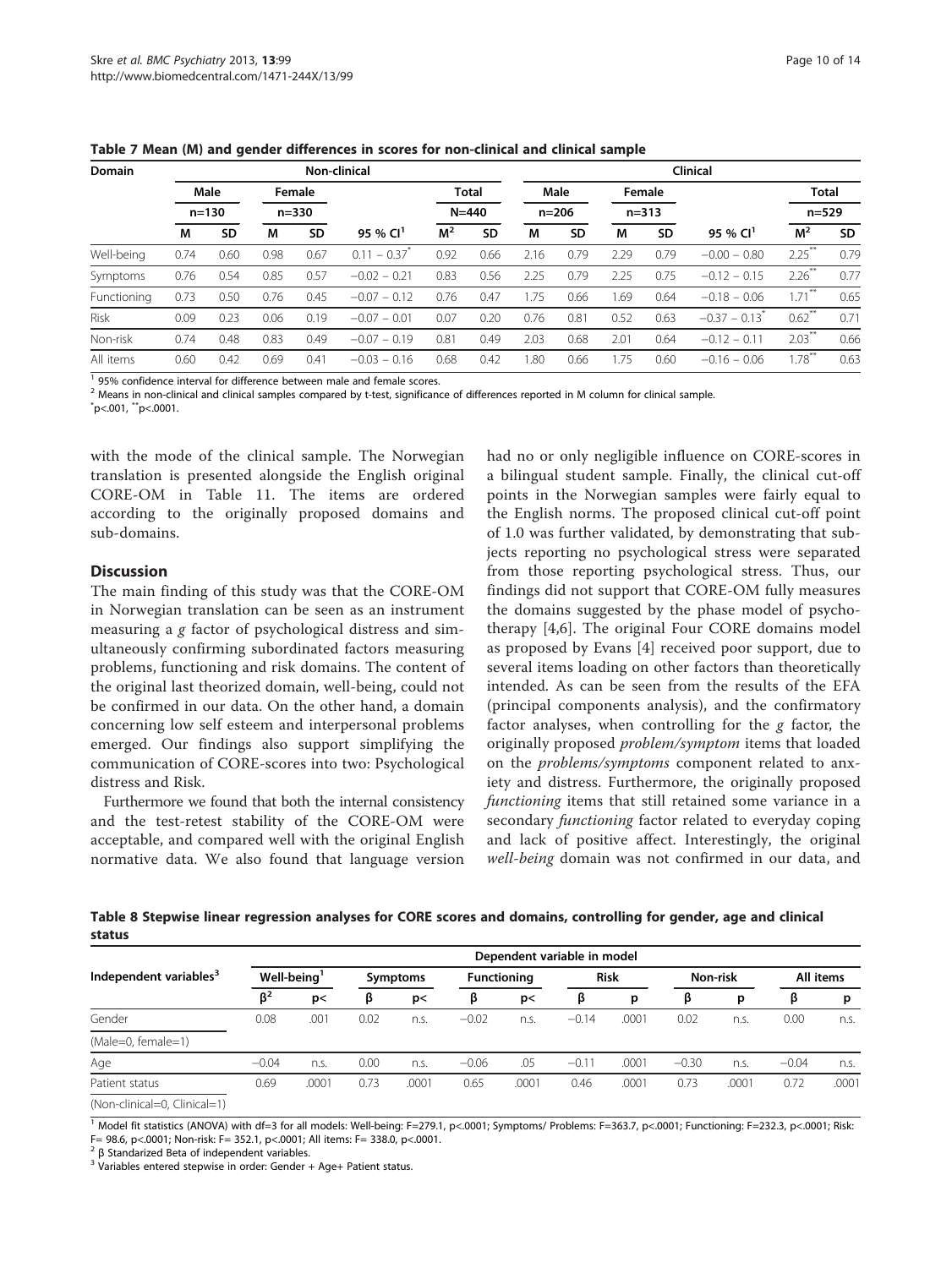| Men  | Women |
|------|-------|
| 1.34 | 1.58  |
| 1.35 | 1.46  |
| 1.16 | 1.14  |
| 0.22 | 0.28  |
| 1.26 | 1.34  |
| 1.08 | 112   |
|      |       |

<span id="page-10-0"></span>Table 9 Cut-off scores between clinical and non-clinical samples in men and women

instead an interpersonal problems factor emerged. Finally the *risk* domain separated into *risk to self* and risk to others, of which the risk to self -items loaded strongly on the  $g$  factor of psychological distress, while the *risk to others* items loaded most strongly on a separate risk factor. The more ambiguous risk item, concerning risk taking, loaded almost equally on the  $g$  and the *risk* factors.

Interestingly, the g factor, as well as the problems, functioning and risk factors correspond well with the "state" concept of psychopathology [[11](#page-13-0)]. On the other hand, the items clustering around the *interpersonal* relations theme are more in line with a trait concept, since the content of these items could be attributed to stable problems of personality [\[11](#page-13-0)]. However, contrary to Bedford and colleagues [[10\]](#page-13-0), we do not find this seeming mixture of state and trait items in the CORE-OM problematic. Personality traits are unlikely to change much in psychotherapy, and could be regarded redundant in an outcome measure. On the other hand, endorsement of the same items could indicate that the patient is living in a pathogenic relationship or environment. Since the CORE-OM is intended to be a general clinical outcome instrument, which can give the clinician useful hints about the problem profile of the patient, scoring



on the low self esteem and problematic interpersonal relation items should lead to exploration of depression, personality problems, living conditions, interpersonal relations, and trauma history. Thus our recommendation to clinicians is to give attention not only to total and to separate domains, but also to separate items scores when using CORE-OM.

However, since the variance of the majority of the CORE items was most strongly related to the  $g$  factor, the creation of a single sum score to assess symptom load appears adequate for effective clinical communication, rather than creating four separate subscale sum scores, which are highly correlated, as well. Also, the risk items should be consulted independently. Our findings were in accordance with Lyne and colleague's [\[9](#page-12-0)], who proposed that CORE-scores should be communicated through two scores: General psychological distress and risk.

|                   |               |    |      |      |                  | Anova  |       |
|-------------------|---------------|----|------|------|------------------|--------|-------|
| Domain            | <b>Stress</b> | N  | Mean | SD   | 95% C I for Mean | F      | p     |
| Well-being        | <b>Stress</b> | 13 | 1.28 | 0.44 | $1.02 - 1.56$    | 14.124 | 0.000 |
|                   | No stress     | 68 | 0.68 | 0.55 | $0.54 - 0.81$    |        |       |
| Symptoms/Problems | <b>Stress</b> | 12 | 1.16 | 0.43 | $0.88 - 1.43$    | 8.170  | 0.005 |
|                   | No stress     | 68 | 0.75 | 0.46 | $0.64 - 0.86$    |        |       |
| Functioning       | <b>Stress</b> | 13 | 1.09 | 0.39 | $0.86 - 1.33$    | 17.571 | 0.000 |
|                   | No stress     | 68 | 0.64 | 0.35 | $0.56 - 0.73$    |        |       |
| <b>Risk</b>       | Stress        | 13 | 0.30 | 0.51 | $-0.01 - 0.60$   | 10.526 | 0.002 |
|                   | No stress     | 68 | 0.05 | 0.16 | $0.01 - 0.09$    |        |       |
| Non-risk items    | <b>Stress</b> | 13 | 1.17 | 0.36 | $0.95 - 1.39$    | 19.950 | 0.000 |
|                   | No stress     | 68 | 0.69 | 0.39 | $0.60 - 0.79$    |        |       |
| All items         | <b>Stress</b> | 13 | 1.02 | 0.36 | $0.80 - 1.23$    | 18.665 | 0.000 |
|                   | No stress     | 68 | 0.58 | 0.33 | $0.50 - 0.66$    |        |       |

Table 10 Difference in CORE scores (ANOVA) between students who reported experiencing psychological stress, or no stress last week (N=81)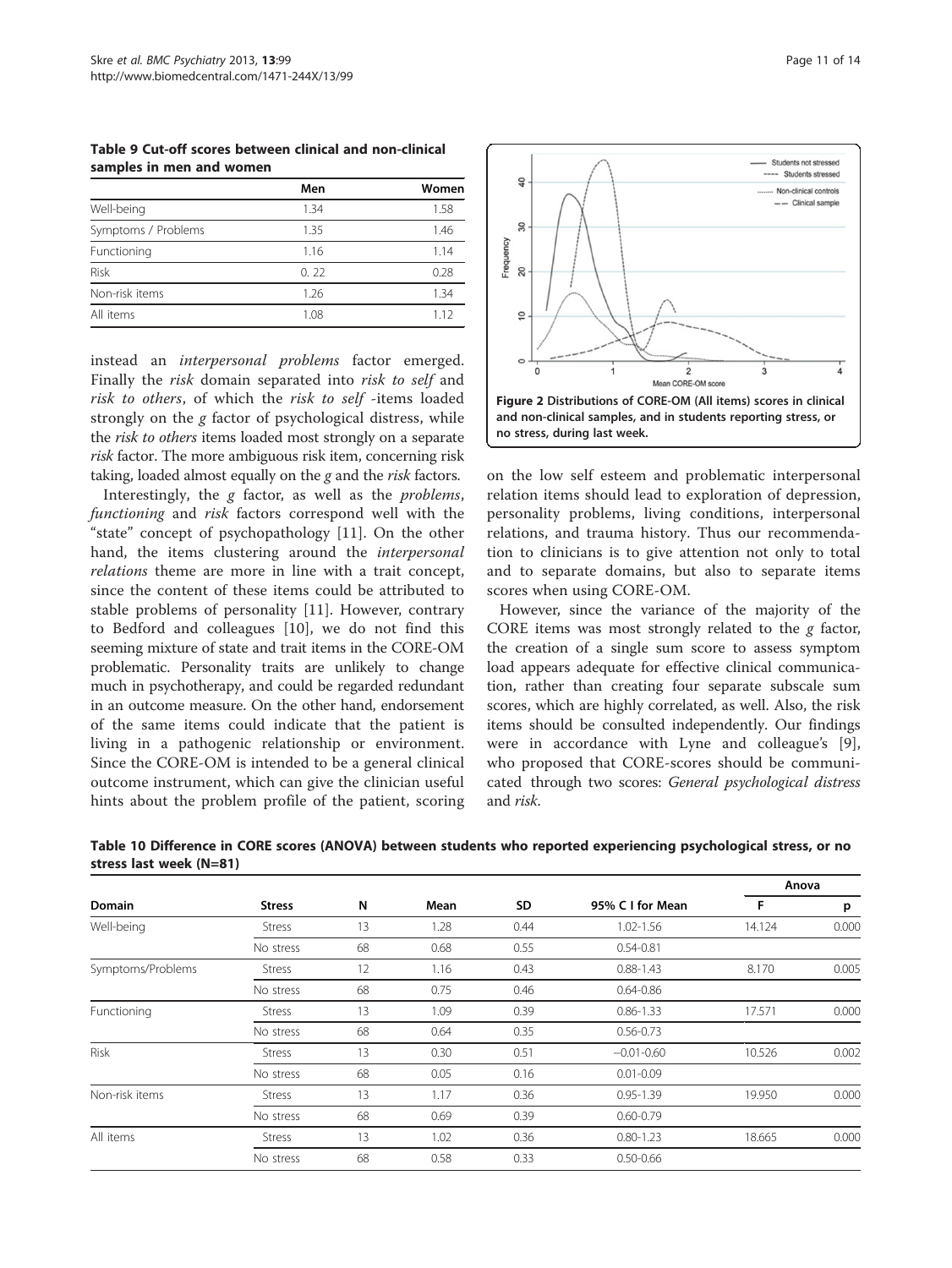<span id="page-11-0"></span>

| Table 11 The CORE-OM items in English and Norwegian translation, sorted after domain and sub-domains, and with |  |  |
|----------------------------------------------------------------------------------------------------------------|--|--|
| item number                                                                                                    |  |  |

| Domain          |                 | Item English original                                                    | Norwegian translation                                                           |
|-----------------|-----------------|--------------------------------------------------------------------------|---------------------------------------------------------------------------------|
|                 |                 | Over the last week                                                       | I løpet av den siste uken                                                       |
| W               | $4^1$           | I have felt OK about myself                                              | Har jeg følt meg fornøyd med meg selv                                           |
| W               | 14              | I have felt like crying                                                  | Har jeg hatt lyst til å gråte                                                   |
| W               | 17              | I have felt overwhelmed by my problems                                   | Har jeg følt meg overveldet av mine problemer                                   |
| W               | 31 <sup>1</sup> | I have felt optimistic about my future                                   | Har jeg følt meg optimistisk med tanke på framtiden                             |
| P-anxiety       | $\overline{2}$  | I have felt tense, anxious or nervous                                    | Har jeg følt meg anspent, engstelig eller nervøs                                |
| P-anxiety       | 11              | Tension and anxiety have prevented me doing important things             | Har anspenthet og angst hindret meg i å gjøre viktige ting                      |
| P-anxiety       | 15              | I have felt panic or terror                                              | Har jeg følt redsel eller panikk                                                |
| P-anxiety       | 20              | My problems have been impossible to put to one side                      | Har det vært umulig å legge bort problemene mine                                |
| Р-<br>depressed | 5               | I have felt totally lacking in energy and enthusiasm                     | Har jeg følt meg helt uten energi og entusiasme                                 |
| Р-<br>depressed | 23              | I have felt despairing or hopeless                                       | Har jeg følt meg fortvilet eller uten håp                                       |
| depressed       | 27              | I have felt unhappy                                                      | Har jeg følt meg ulykkelig                                                      |
| Р-<br>depressed | 30              | I have thought I am to blame for my problems and difficulties            | Har jeg tenkt at mine problemer eller vanskeligheter var min<br>egen skyld      |
| P-physical      | 8               | I have been troubled by aches, pains or other physical problems          | Har jeg vært plaget av verk, smerter eller andre fysiske plager                 |
| P-physical      | 18              | I have had difficulty getting to sleep or staying asleep                 | Har jeg hatt problemer med å sovne eller har våknet fort igjen                  |
| P-trauma        | 13              | I have been disturbed by unwanted thoughts or feelings                   | Har jeg vært plaget av uønskede tanker eller følelser                           |
| P-trauma        | 28              | Unwanted images or memories have been distressing me                     | Har uønskede bilder eller minner plaget meg                                     |
| F-general       | 7 <sup>1</sup>  | I have felt able to cope when things go wrong                            | Har jeg følt meg i stand til å takle det når noe har gått galt                  |
| F-general       | $12^{1}$        | I have been happy with the things I have done                            | Har jeg vært fornøyd med det jeg har gjort                                      |
| F-general       | 21 <sup>1</sup> | I have been able to do most things I needed to                           | Har jeg klart å gjøre det meste av det jeg hadde behov for å<br>gjøre           |
| F-general       | $32^{1}$        | I have achieved the things I wanted to                                   | Har jeg fått til det jeg ville                                                  |
| F-close         | 1               | I have felt terribly alone and isolated                                  | Har jeg følt meg forferdelig alene og isolert                                   |
| F-close         | 3 <sup>1</sup>  | I have felt I have someone to turn to for support when needed            | Har jeg følt at jeg hadde noen å støtte meg til når jeg trengte<br>det          |
| F-close         | 19 <sup>1</sup> | I have felt warmth and affection for someone                             | Har jeg følt varme og hengivenhet overfor noen                                  |
| F-close         | 26              | I have thought I have no friends                                         | Har jeg tenkt at jeg ikke hadde noen venner                                     |
| F-social        | 10              | Talking to people has felt too much for me                               | Har det å snakke med folk vært for mye for meg                                  |
| F-social        | 25              | I have felt criticised by other people                                   | Har jeg følt meg kritisert av andre                                             |
| F-social        | 29              | I have been irritable when with other people                             | Har jeg vært irritabel mot andre mennesker                                      |
| F-social        | 33              | I have felt humiliated or shamed by other people                         | Har jeg følt at andre har ydmyket meg eller gjort meg skamfull                  |
| R-self          | 9               | I have thought of hurting myself                                         | Har jeg tenkt på å skade meg selv.                                              |
| R-self          | 34              | I have hurt myself physically or taken dangerous risks with my<br>health | Har jeg skadet meg selv fysisk eller tatt farlige sjanser med min<br>egen helse |
| R-suicidal      | 16              | I made plans to end my life                                              | Har jeg lagt planer for å gjøre slutt på livet mitt                             |
| R-suicidal      | 24              | I have thought it would be better if I were dead                         | Har jeg tenkt det ville vært bedre om jeg var død                               |
| R-others        | 6               | I have been physically violent to others                                 | Har jeg vært fysisk voldelig mot andre                                          |
| R-others        | 22              | I have threatened or intimidated another person                          | Har jeg truet eller skremt et annet menneske                                    |

W= Well-being; P= Symptoms/ Problems; F= Functioning; R= Risk;  $^1$  Reversed scoring.

In the present validation study of the Norwegian CORE-OM, we studied psychometric properties as acceptability, internal consistency, test-retest stability, and the differences between scores in non-clinical and clinical samples. These properties were considered comparable with the results from validation studies in England [[8](#page-12-0)[,14](#page-13-0)], Sweden [[7\]](#page-12-0), Italy and Japan [\[12](#page-13-0),[13\]](#page-13-0). The present cut-off scores were also in line with previous results. Connell and colleagues [\[14](#page-13-0)] recommended a cut-off score of 1.0 for the total score irrespective of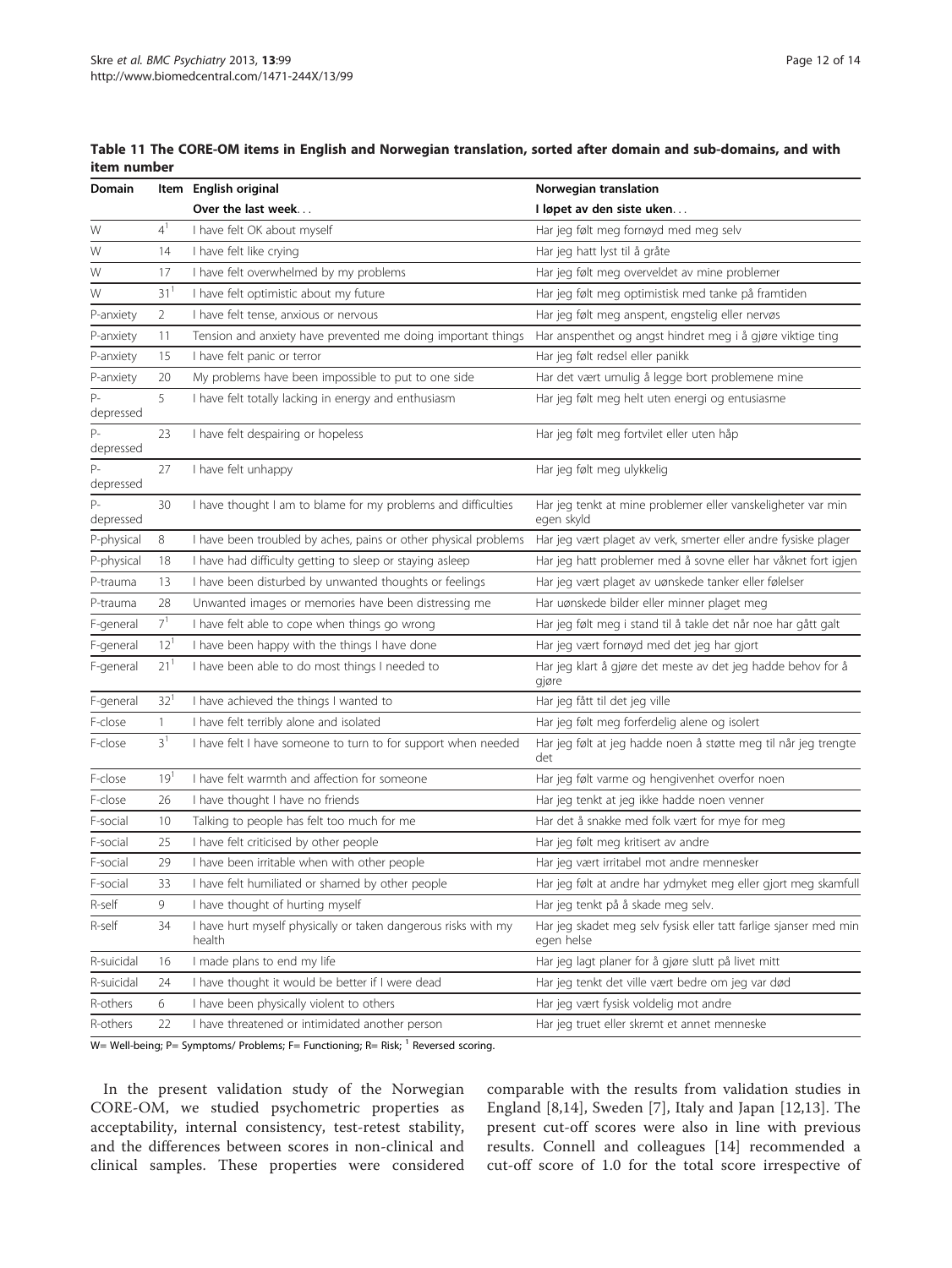<span id="page-12-0"></span>gender. They argue that since psychological distress is a matter of degree, and not a discrete phenomenon, any cut-off score will to some degree be arbitrary. Interestingly, no substantial gender differences were found in our clinical data, other than for the higher risk scores in men. Correspondingly we can assume that men and women when psychologically distressed experience much the same load of problems.

Our data, comparing the scores of students reporting psychological stress to those reporting no stress, confirms that 1.0 is a valid cut-off point separating those who are in distress from those who are relatively unaffected by psychological problems. Based on our data, the cut-off scores for the CORE-OM in Norway correspond to the English norms.

#### Strengths and limitations

The strengths of this study were the large sample of outpatients from Norwegian mental health services, the confirmatory factor analysis, the alternate language versions experiment, and the measurement of psychological stress. Some possible limitations should however be noted.

The non-clinical sample was collected among friends of employees at out-patient clinics, and among students of medicine and psychology. This means that the sample is probably not representative of the Norwegian population. The sample most probably consists of persons with a somewhat higher social status than the population, and as such, probably with better mental health.

Differences in age and gender distribution between the clinical and non-clinical samples could confound both the differences between the two samples and the calculated cut-off points for clinical significant change. Regression analysis did however demonstrate that even though age and gender did contribute to the variance for some sub-scores, currently being a patient was the strongest predictor of differences between members of the two samples.

The language rotation experiment resulted in finding that language version did affect the scores on the fourth and last occasions of filling in the questionnaire. Thus our findings did not rule out the possibility of language or translation having influenced the results.

Although a measurement of psychological stress was introduced in the sample of students, no specification of the nature of stress was obtained.

No convergent validation towards other clinical measures was performed. Since our sample was collected anonymously from different populations, we did not have data for cross-validation. However, the CORE-OM in Swedish, English, Italian and Japanese has been cross-validated with other measures like the BDI, BAI, GHQ and SCL [7,8,[12,13](#page-13-0)], and another cross-validation seems redundant.

# Conclusions

The Norwegian translation of the CORE-OM have psychometric properties at the same high level as the English original, and could be recommended for general clinical use in out-patient populations. The present study provided most support for a general factor (g) underlying the CORE-OM items, while the sub-domain factors were less distinctively defined. Moreover, the risk items for harm should be consulted separately. For easy clinical communication we recommend that both the total CORE-OM scores and the risk scores should be flagged.

#### Competing interests

The authors declare that they have no competing interests.

#### Authors' contributions

IS, VH and CE contributed to the conception and design of the study. VH, IS, LM, SE, KL and KS contributed to the acquisition of data. VH, IS and OF contributed to the analysis of data and interpretation of results. IS, VH and OF drafted the manuscript. LM, SE, KL and KS were involved in the critical revision of the manuscript. All authors read and approved the final version.

#### Acknowledgements

This study has been supported by two grants from The North Norwegian Health Trust. The authors would like to thank Ine Myrland for her contribution in the acquisition of data.

#### Author details

<sup>1</sup>Department of psychology, University of Tromsø, Tromsø, Norway. <sup>2</sup>Sami national competence centre for mental health services (SANKS), Finnmark health trust, Lakselv, Norway. <sup>3</sup>Nottinghamshire healthcare NHS trust Nottingham, UK.<sup>4</sup> Centre for psychiatric research, University hospital of North Norway, Tromsø, Norway. <sup>5</sup>Psychiatric research centre of North Norway Nordland hospital trust, Bodø, Norway. <sup>6</sup>Department of clinical medicine University of Tromsø, Tromsø, Norway.

#### Received: 15 October 2012 Accepted: 11 March 2013 Published: 22 March 2013

#### References

- 1. Barkham M, Evans C, Margison F, McGrath G, Mellor-Clark J, Milne D, Connell J: The rationale for developing and implementing core outcome batteries for routine use in service settings and psychotherapy outcome research. J Ment Heal 1998, 7:35–47.
- 2. Lambert M: Prevention of Treatment Failure: The Use of Measuring, Monitoring, and Feedback in Clinical Practice. Washington, DC, US: American Psychological Association; 2010.
- 3. International Test Commission Guidelines for Translating and Adapting Tests. [http://www.intestcom.org](http://www.intestcom.org/).
- 4. Evans C, Mellor-Clark J, Margison F, Barkham M, Audin K, Connell J, McGrath G: CORE: Clinical Outcomes in Routine Evaluation. J Ment Heal 2000, 9:247–255.
- 5. Barkham M, Mellor-Clark J, Connell J, Cahill J: A CORE approach to practice-based evidence: A brief history of the origins and applications of the CORE-OM and CORE System. Couns Psychother Res 2006, 6:3–15.
- 6. Howard KI, Lueger RJ, Maling MS, Martinovich Z: A Phase Model of Psychotherapy Outcome: Causal Mediation of Change. J Consult Clin Psychol 1993, 61:678–685.
- 7. Elfström ML, Evans C, Lundgren J, Johansson B, Hakeberg M, Carlsson SG: Validation of the Swedish version of the Clinical Outcomes in Routine Evaluation Outcome Measure (CORE-OM). Clin Psychol Psychother 2012. doi[:10.1002/cpp.1788.](http://dx.doi.org/10.1002/cpp.1788) Published online ahead of publication: [http://](http://onlinelibrary.wiley.com/) [onlinelibrary.wiley.com](http://onlinelibrary.wiley.com/).
- 8. Evans C, Connell J, Barkham M, Margison F, McGrath G, Mellor-Clark J, Audin K: Towards a standardised brief outcome measure: psychometric properties and utility of the CORE-OM. Br J Psychiatry 2002, 180:51-60.
- 9. Lyne KJ, Barrett P, Evans C, Barkham M: Dimensions of variation on the CORE-OM. Br J Clin Psychol 2006, 45:185–203.